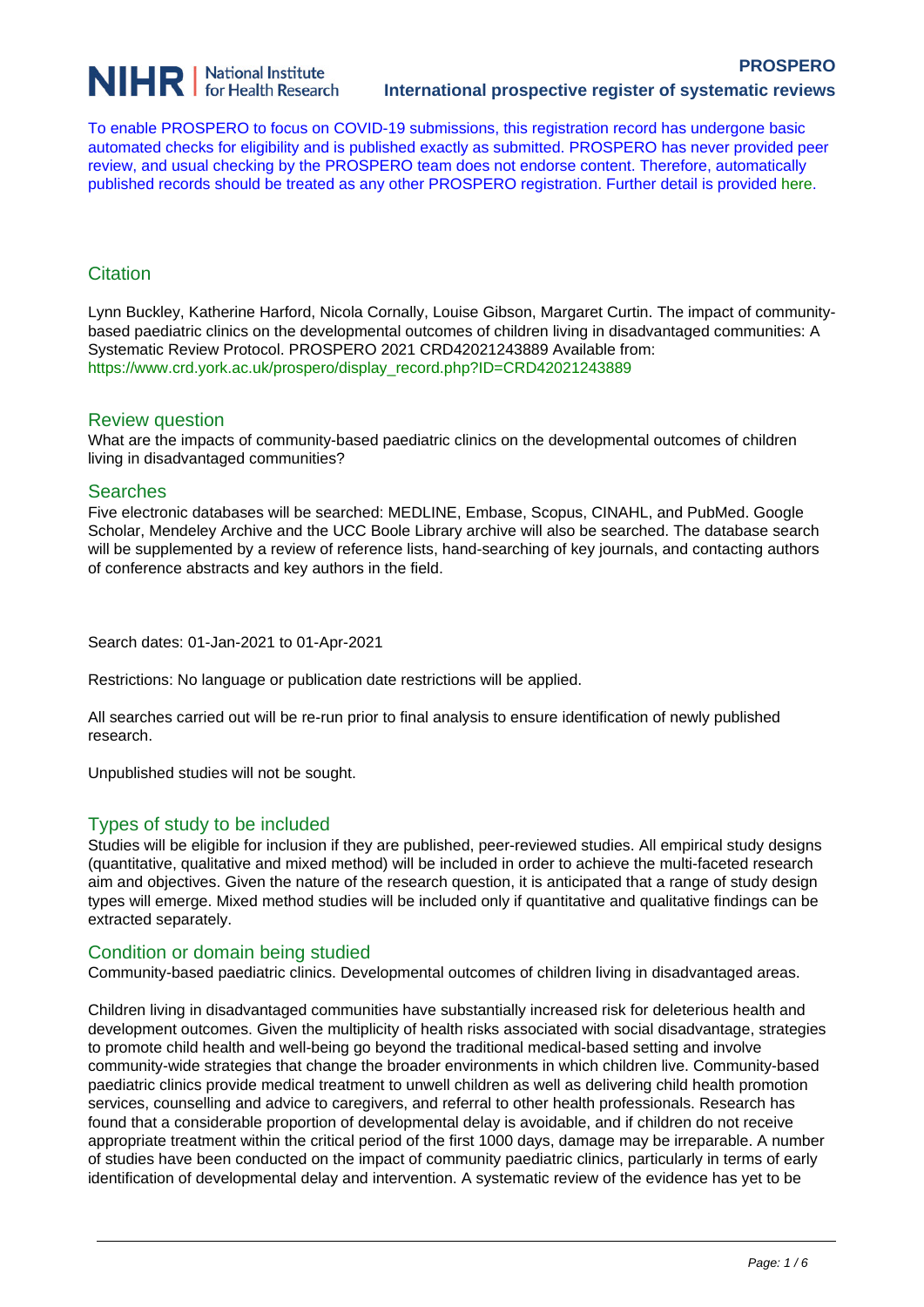# **NIHR** | National Institute

conducted. The aim of this study is to provide a synthesis of available quantitative and qualitative data regarding the impact of community-based paediatric clinics on the developmental outcomes of children living in disadvantaged communities.

# Participants/population

Studies will be eligible for inclusion if:

• They explore the impact of community-based paediatric clinics on the developmental outcomes of children (aged 0-12 years) living in disadvantaged communities. The nature of the developmental outcomes of interest for this review; physical growth and development, intellectual, language, emotional and social development; pertain to children aged 0-6 years predominantly but we acknowledge that it is sometimes difficult to assign an age range to child development.

Studies will be excluded if:

• They focus on an adult population or children over the age of 12 years

• They include a mixed adult-child population, and the child population cannot be separated.

# Intervention(s), exposure(s)

Community-based paediatric clinics are located in the community, usually outside a tertiary centre, whose practice is focused on children and their families who visit the clinic and supporting their access to needed services within the community.

Studies will be eligible for inclusion if: they explore the impact of community-based paediatric clinics on the developmental outcomes of children (aged 0-12 years) living in disadvantaged communities.

Studies will be excluded if: They focus on community-based paediatric clinics not located in disadvantaged areas.

# Comparator(s)/control

Not applicable

# **Context**

Disadvantaged communities refer to areas which suffer most from a combination of economic, health, and environmental burdens.

Studies will be eligible for inclusion if:

• They explore the impact of community-based paediatric clinics on the developmental outcomes of children (aged 0-12 years) living in disadvantaged communities.

Studies will be excluded if:

• They focus on community-based paediatric clinics not located in disadvantaged areas.

• They focus on community-based paediatric clinics in developing countries (studies classified as 'low' or 'medium' on the human development index).

### Main outcome(s)

Developmental outcomes refer to physical growth and development of the child as well as intellectual, language, emotional and social development.

Studies will be eligible for inclusion if:

• They explore the impact of community-based paediatric clinics on the developmental outcomes of children (aged 0-12 years) living in disadvantaged communities.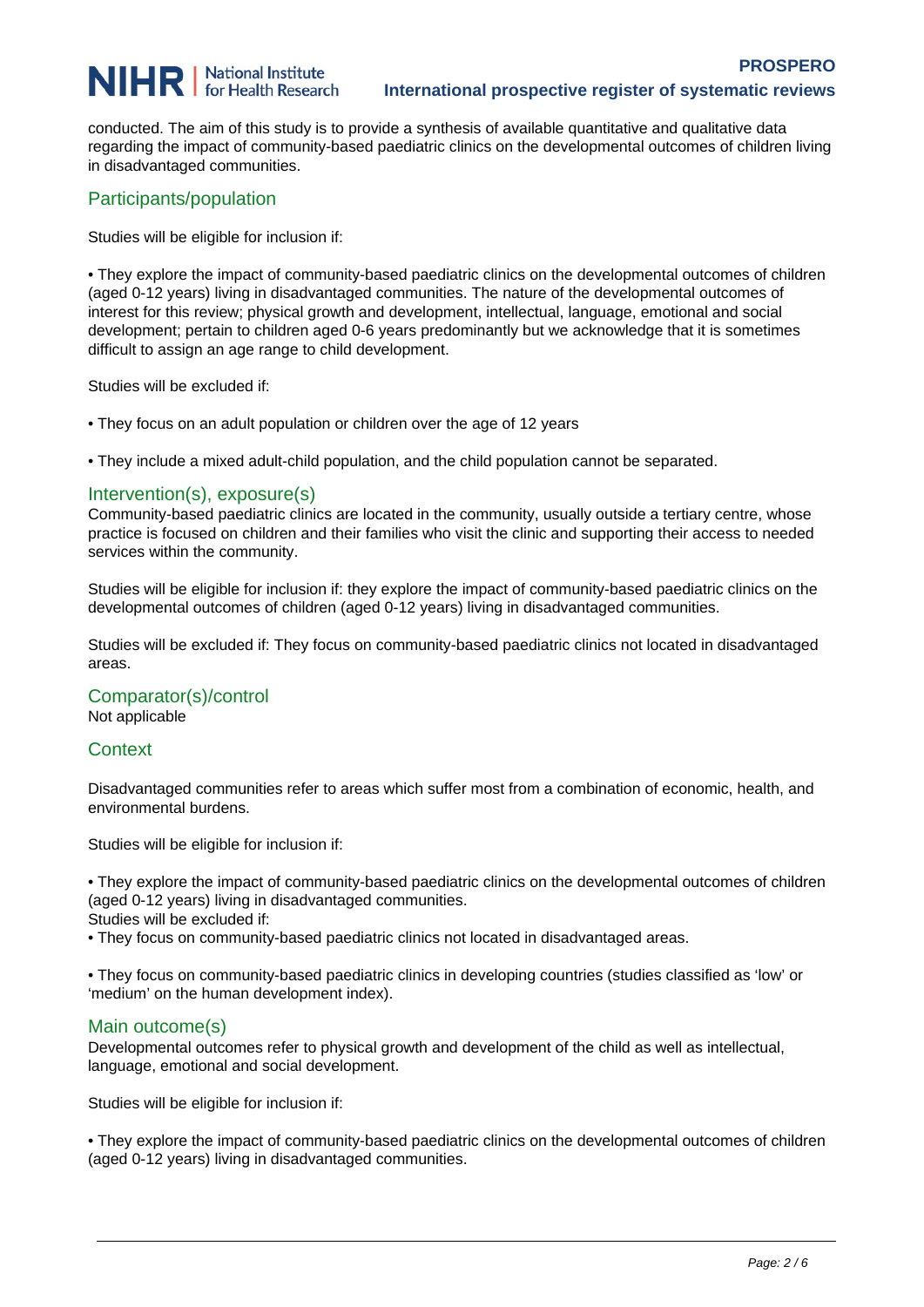

Studies will be excluded if:

• Developmental outcomes cannot be extracted from other child health outcomes.

### Measures of effect

Review aim: to provide a synthesis of available quantitative and qualitative data regarding the impact of community-based paediatric clinics on the developmental outcomes of children living in disadvantaged communities.

# Additional outcome(s)

Not applicable

Measures of effect

Not applicable

### Data extraction (selection and coding) Study Selection

Five electronic databases will be searched: MEDLINE, Embase, Scopus, CINAHL, and PubMed. These databases contain a collection of robust, high-quality peer-reviewed literature, scientific journals, books and conference proceedings across a range of medical and health-related research fields. Google Scholar, Mendeley Archive and the UCC Boole Library archive will also be searched. The database search will be supplemented by a review of the reference lists, hand-searching of key journals, and contacting authors of conference abstracts and key authors in the field. The PRISMA Statement will guide reporting.

Two independent reviewers will engage in a 3-stage study selection process: judging titles/abstracts against inclusion criteria; removing duplicates; and undertaking a detailed screening of full papers. Results of respective analyses will be compared following completion of each phase. Any conflicts will be resolved through discussion between reviewers. Where necessary, a third reviewer will be consulted, and a decision will be made.

### Data Management

Mendeley Reference Manager will be used to import and collate studies and to generate the bibliography. Covidence Systematic Reviewing Software will be used to guide the process from importing saved papers from Mendeley, screening titles/abstracts, creating forms, assessing risk of bias, through to data extraction. Covidence will facilitate the two-reviewer process throughout the various stages.

### Data extraction

Data on the characteristics of included studies will be extracted and entered into a purpose-built datasheet by one reviewer and checked for accuracy by the second reviewer. Characteristics data will be reported in one table and will include referencing details, methodological approach, study aims, sample size, and participant characteristics. A second table will categorise study methods, results, and conclusions. These tables will be made available as supplementary files to the systematic review. Any data extraction disagreements or discrepancies will be discussed and if necessary, a third reviewer will be consulted.

# Risk of bias (quality) assessment

### Quality Assessment

All retrieved articles eligible for inclusion will be subject to a quality assessment process during the data synthesis phase of the review. The following critical appraisal tools will be to assess the methodological quality of selected studies; the Critical Appraisal Skills Programme (CASP) tool will be used to appraise qualitative studies, Joanna Briggs Institute Critical Appraisal Tools will be used for quantitative studies, and The Mixed Methods Appraisal Tool (MMAT) will be used for mixed-method studies.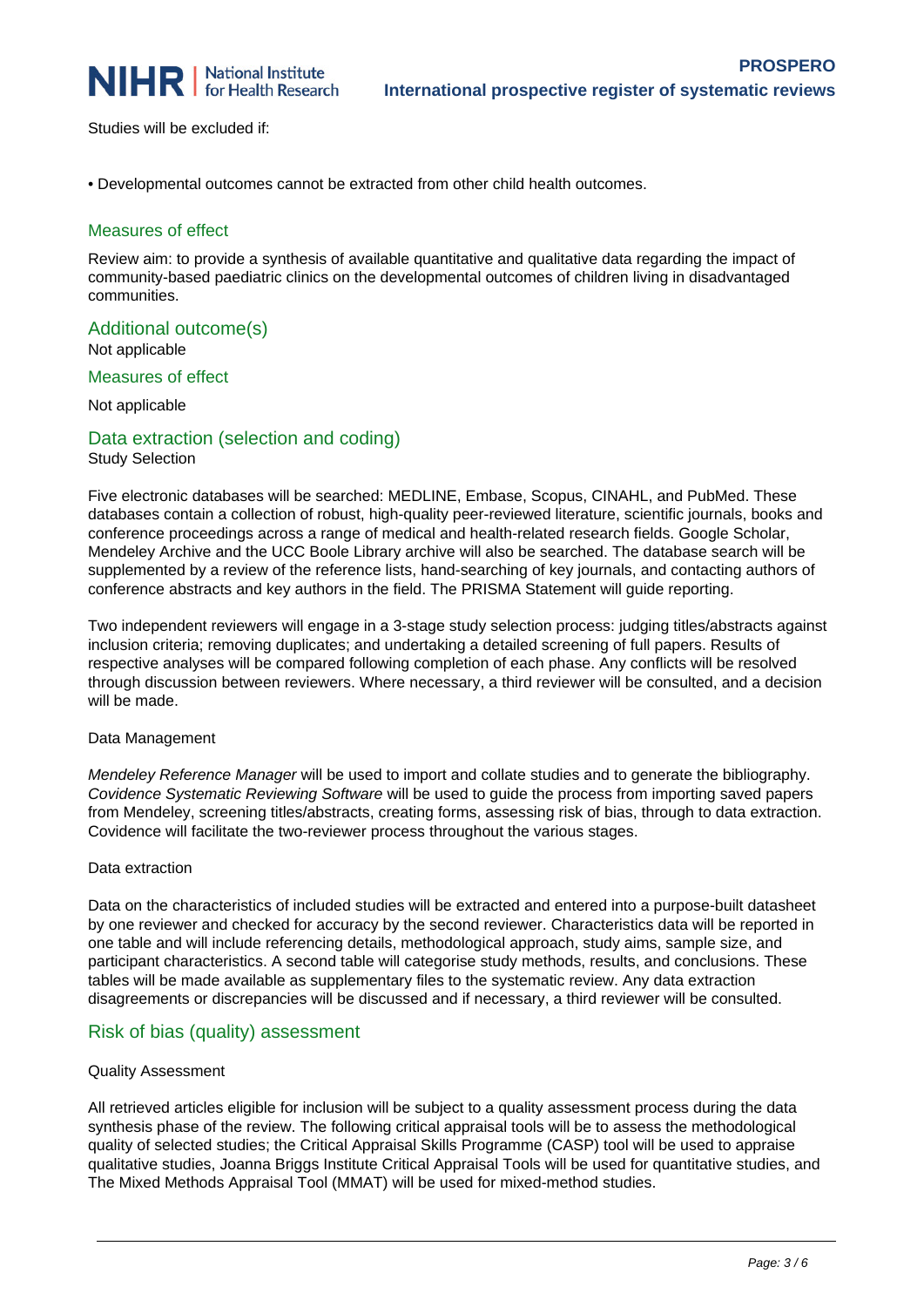

### Assessing Confidence in Evidence

Evidence quality for quantitative studies will be assessed using the Grading of Recommendations Assessment, Development and Evaluation (GRADE) approach. Evidence quality for qualitative studies will be assessed using the Confidence in the Evidence from Reviews of Qualitative Research (CERQual) guidelines. Outcomes of interest include: (1) methodological limitations, (2) relevance of studies to the research question, (3) coherence of findings, and (4) adequacy of the data supporting findings. Judgements related to the four CERQual components will be summarised in a CERQual Qualitative Evidence Profile. Two authors will independently assess each of the four CERQual components. Following assessment of confidence, each study will be assigned a 'high', 'moderate', 'low', or 'very low' score, and rationale for judgements will be outlined.

# Strategy for data synthesis

### Data analysis & synthesis

The Segregated Framework for Mixed Method Systematic Reviews will guide data analysis and synthesis. Within this framework, the 'Integrated Design' model will be employed which will involve a mixed methods analysis, followed by a mixed research synthesis (assimilation). This 'Integrated Design' assumes that 'studies in a targeted domain are grouped for synthesis not by methods but rather by findings'. NVivo 12.0 will be used to collate findings for data analysis and synthesis phases.

Data will be analysed thematically by extracting themes and subthemes from the results sections of the included studies. Thematic analysis will be performed by two reviewers and will involve 5 stages:

1. Analysis of study aims, characteristics, methods and ethical procedures.

- 2. Analysis of participants' views (where applicable).
- 3. Analysis of authors' views.

4. Pooling codes and developing overarching themes and sub-themes: conducted independently by the two reviewers, this will take place through a process of line-by-line coding in which similar codes will be grouped together to form themes. Further review and collapsing of themes will see data synthesised to generate a set of overarching themes.

5. Interpreting the findings: synthesised findings will shed light on where qualitative themes could explain the 'why' and 'how' of the quantitative findings.

Differences regarding themes will be resolved through discussion, or through consultation with the third reviewer. Results will be reported to conform with the PRISMA Statement.

Analysis of subgroups or subsets Not applicable

Contact details for further information

Lynn Buckley 105437687@umail.ucc.ie

Organisational affiliation of the review

University College Cork (UCC), Ireland. Let's Grow Together! Infant & Childhood Partnerships CLG, Cork, Ireland. www.ucc.ie

www.letsgrowtogether.ie

### Review team members and their organisational affiliations

Ms Lynn Buckley. School of Nursing & Midwifery, University College Cork, Ireland. Ms Katherine Harford. Let's Grow Together! Infant & Childhood Partnerships CLG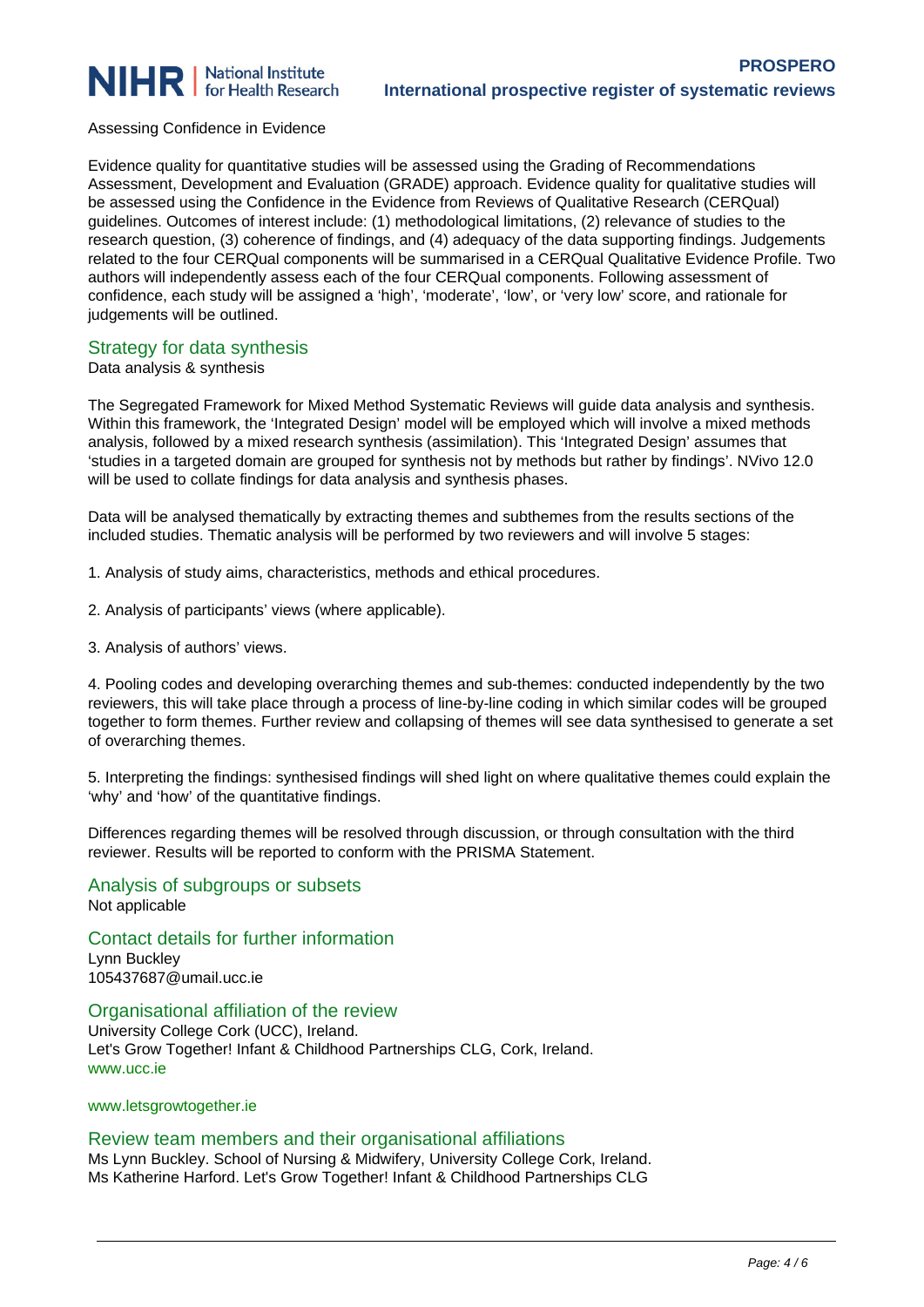

Dr Nicola Cornally. School of Nursing & Midwifery, University College Cork, Ireland. Dr Louise Gibson. University College Cork Dr Margaret Curtin. University College Cork

Type and method of review Systematic review

Anticipated or actual start date 01 January 2021

Anticipated completion date 30 April 2021

Funding sources/sponsors Funding is provided through Let's Grow Together! Infant & Childhood Partnerships CLG Ireland and the Irish Research Council (IRC).

Grant number(s)

State the funder, grant or award number and the date of award

Irish Research Council, Employment Based Postgraduate Programme Award, Project ID: EBPPG/2019/197, Date of award: September 2019.

Conflicts of interest

Language English

**Country** Ireland

Published protocol https://www.crd.york.ac.uk/PROSPEROFILES/243889\_PROTOCOL\_20210319.pdf

Stage of review Review Ongoing

Subject index terms status Subject indexing assigned by CRD

Subject index terms MeSH headings have not been applied to this record

Date of registration in PROSPERO 19 April 2021

Date of first submission 19 March 2021

Details of any existing review of the same topic by the same authors Not applicable

Stage of review at time of this submission